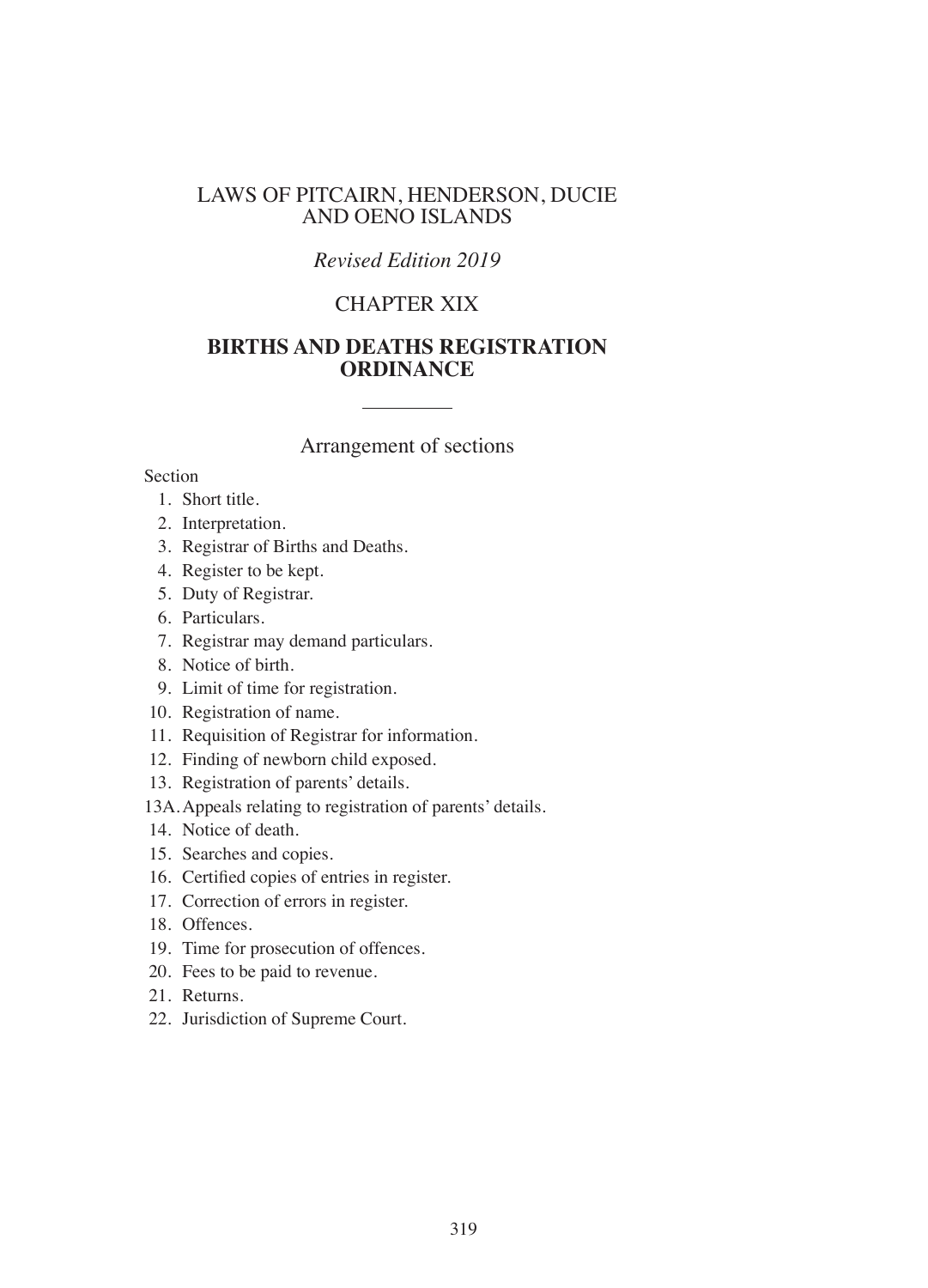Ordinances Nos: 3 of 1952. 2 of 1985. 2 of 2014.

Short title.

Interpretation.

Registrar of Births and Deaths.

Register to be kept.

Duty of Registrar.

Particulars.

First Schedule

Registrar may demand particulars.

Notice of birth.

Limit time for registration.

An ordinance to make provision for the registration of births and deaths.

[16th October, 1952]

**1.** This ordinance may be cited as the Births and Deaths Registration Ordinance.

**2.** In this ordinance unless the context otherwise requires—

"Registrar" means the person appointed to be the Registrar of Births and Deaths under this ordinance and includes the Deputy Registrar when acting in the place of the Registrar.

**3.**—(1) The Governor shall appoint some person or the holder of some office to be the Registrar of Births and Deaths for the Islands.

(2) In the case of the inability of the Registrar to carry out his functions by reason of illness or other cause, the Governor may appoint a Deputy Registrar to act in his place.

**4.** The Registrar shall keep a register of all births and deaths in the Islands.

**5.**—(1) The Registrar shall register every birth and death required by this ordinance to be registered together with such particulars as are in each case required to be registered.

(2) Save as otherwise provided in this ordinance, registration shall be free of charge.

**6.** The particulars required to be registered concerning a birth or death shall be the particulars specifed in Forms 1 and 2 respectively in the First Schedule hereto.

**7.** It shall be lawful for the Registrar to demand of any person applying to register any birth or death any of the particulars required to be registered by this ordinance.

**8.** In each case of the birth of a child in the Islands it shall be the duty of the parents to inform the Registrar within two months next after such birth of all the particulars concerning the same according to the form of registration hereinbefore referred to.

**9.** After the expiration of two months from the date of the birth of any child the Registrar shall not register such birth unless the persons required by section 8 to give information concerning the same make a statutory declaration to the best of the declarants' knowledge and belief of the particulars required to be registered. After the expiration of twelve months from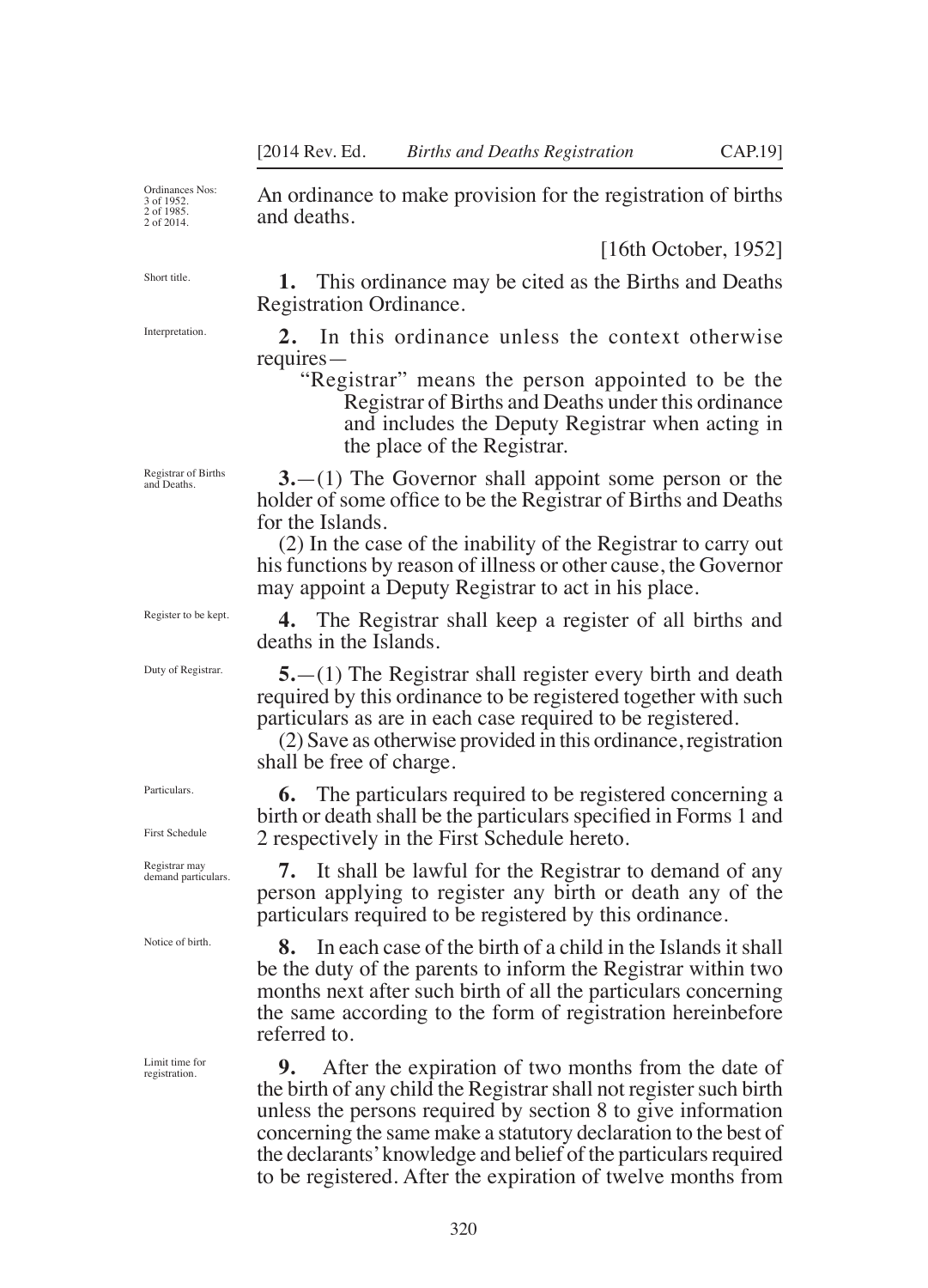the date of birth of any child, such birth shall not be registered without the consent of the Governor and upon payment of the fee specifed in that behalf in the Second Schedule hereto.

**10.** If any child whose birth has been registered at any time afterwards has any name duly given to it, the parent shall within one month next thereafter deliver to the Registrar a certifcate signed by the minister or other person who gave such name, which certifcate such minister or other person is hereby required to deliver whenever demanded on payment to him of the fee of ten cents, that the child was baptized by such name or had such name duly given to it, and the Registrar upon receipt of such certifcate shall, without any erasure of the original entry of birth, forthwith register such name therein and shall thereupon certify upon the said certifcate the additional entry so made and shall return the same to such parent.

**11.** Where a birth has, from the default of the persons required to give information concerning it, not been duly registered, the Registrar may at any time after the end of two months from such birth by notice in writing require any of such persons to give information to the best of such person's knowledge and belief of the particulars required to be registered concerning such birth, and such person, unless the birth is registered before the expiration of the time specifed in such requisition, shall comply therewith.

**12.** When any living newborn child is found exposed it shall be the duty of any person fnding such child and of any person in whose charge such child may be placed to give, to the best of his or her knowledge and belief, to the Registrar as soon as practicable after the fnding of such child such information of the particulars required to be registered concerning the birth of such child as the informant possesses, and the Registrar shall register the same accordingly.

**[13.** The Registrar must register, as part of the birth information of a child, information about the identity of a parent if —

- (a) the information has been notifed on a form signed by both parents; or
- (b) the information relates to the child's father and a Court has made a fnding of paternity declaring the man to be the child's father; or
- (c) the parent requests, in writing, his or her details to be included and the other parent does not dispute the accuracy of the information; or

Second Schedule

Registration of name.

Requisition of Registrar for information.

Finding of newborn child exposed.

Registration of parents' details.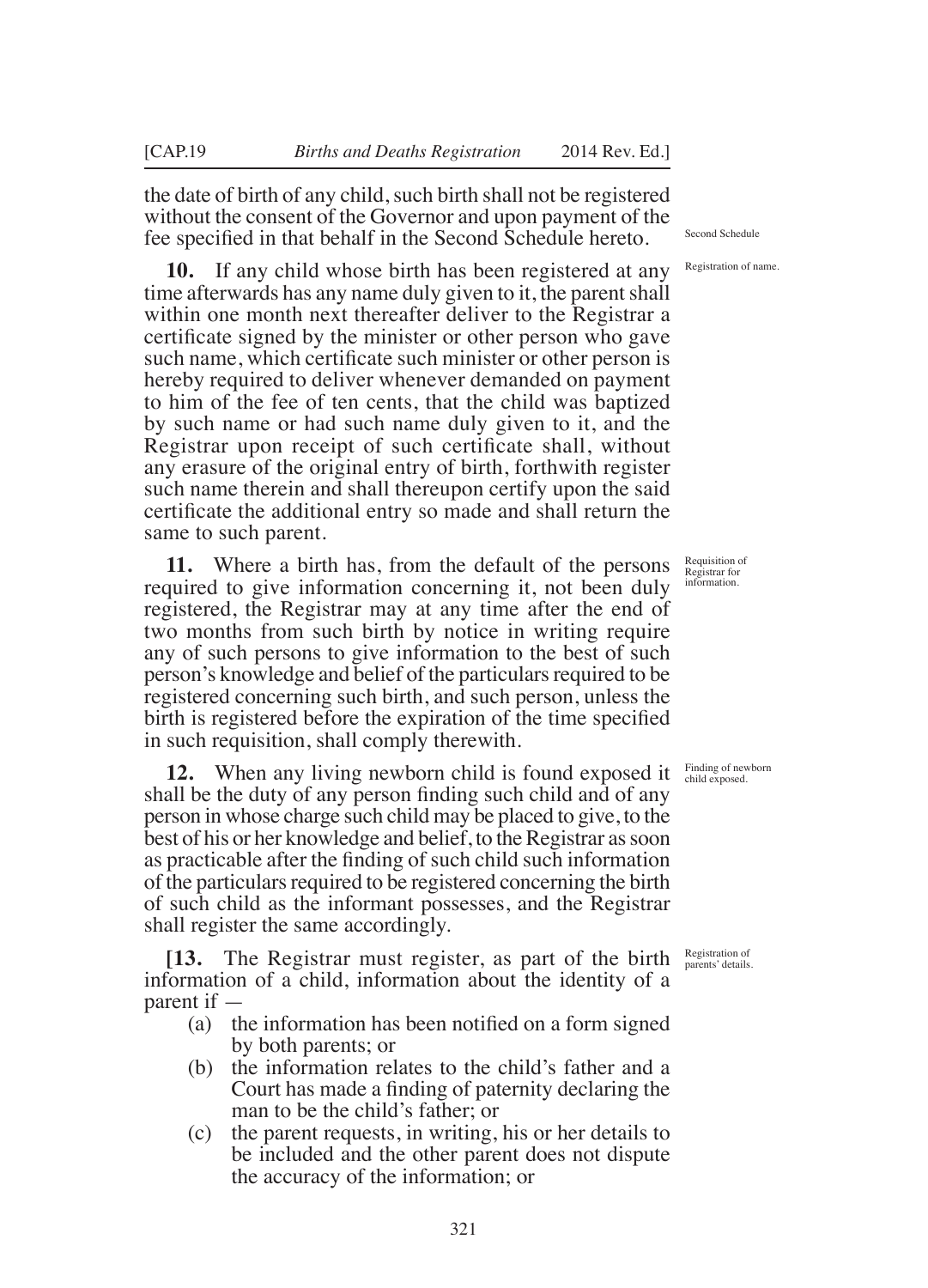(d) the Registrar is satisfed that the person is a parent of the child.]

#### **(Repealed and replaced by Ordinance No. 2 of 2014)**

**[13A.**—(1) This section applies to a person affected by a decision of Registrar under section 13 to —

- (a) register as part of a child's birth information any information indicating or purporting to indicate that a person is the child's parent; or
- (b) decline to register as part of a child's birth information any information indicating or purporting to indicate that a person is the child's parent.

(2) The person affected may appeal against the decision to the Supreme Court.]

#### **(Inserted by Ordinance No. 2 of 2014)**

**14.** In each case of the death of any person it shall be the duty of the occupier of the house or place and each person present at the death to furnish to the Registrar, within one week next thereafter, information to the best of his or her knowledge and belief of all the particulars concerning the same according to the forms of registration hereinbefore referred to.

**15.** Every person, on payment of the fee specifed in that behalf in the Second Schedule hereto and on stating in writing the particular entry which he wishes to fnd, may between such reasonable hours as may be fxed by the Governor search the register and, on payment of the fee specifed in that behalf in the Second Schedule hereto, shall be entitled to a copy of any entry in the register certifed by the Registrar.

**16.** A copy of an entry of a birth or death in the register purporting to be certifed by the Registrar and to be signed by him shall be received as *prima facie* evidence in all courts of law of the fact of such birth or death.

**17.**—(1) No alteration in any register shall be made except as hereinafter authorized.

(2) Any clerical error which may from time to time be discovered in the register may be corrected by the Registrar.

(3) An error of fact or substance in the register may be corrected by the Registrar by making and signing a new entry adding the date of the correction and every certifed copy of such entry shall show the original entry and the correction.

(4) The Registrar shall not make a correction as provided in subsection (3) save upon payment of the prescribed fee and upon being satisfed by the person requiring such error to be corrected of the nature of the error and the true facts of the case.

Appeals relating to registration of parents' details.

Notice of death.

Searches and copies.

Certifed copies of entries in register.

Correction of errors in register.

322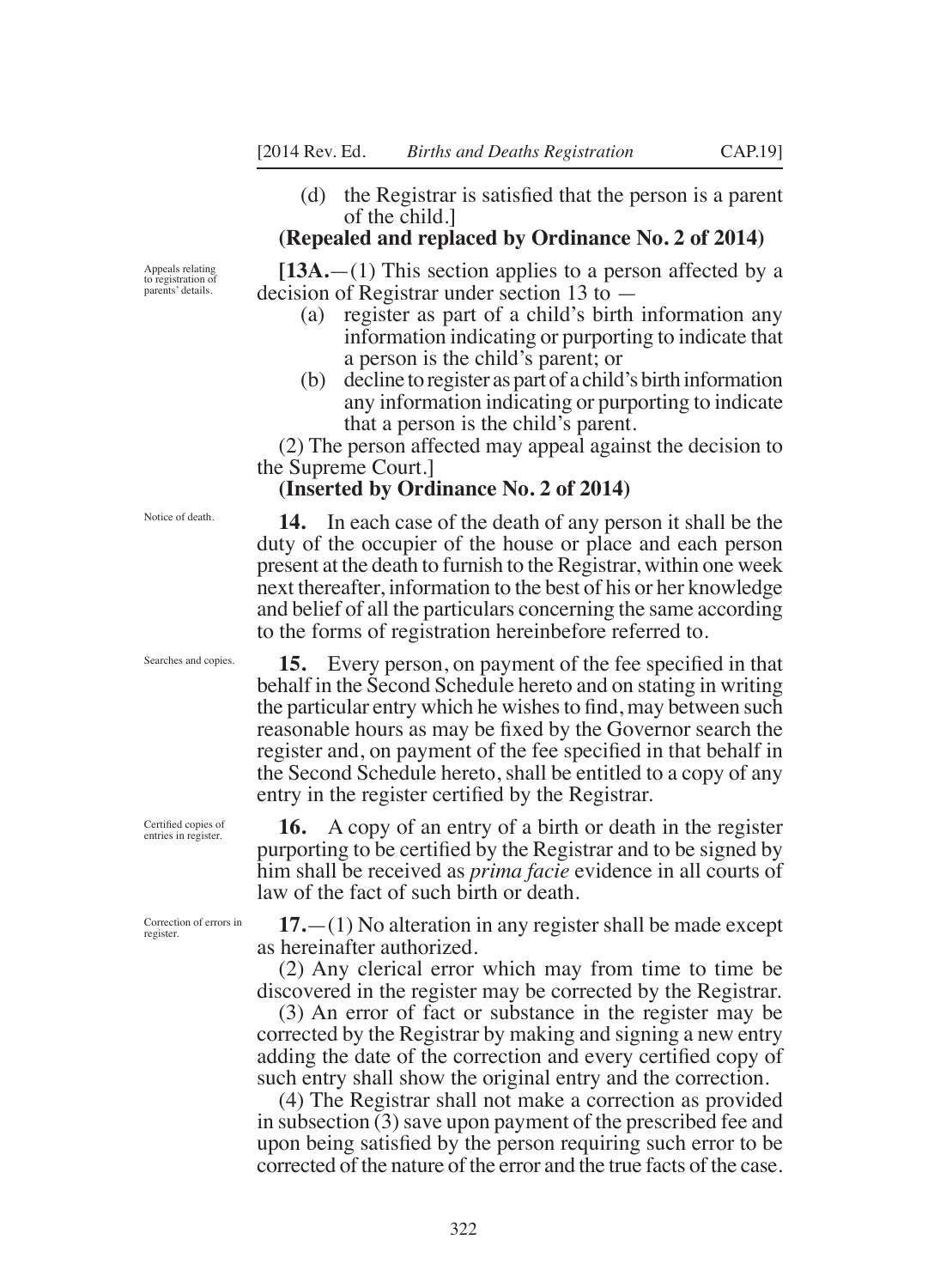**18.** Any person who refuses or neglects to give any information required by this ordinance or wilfully makes or causes to be made for the purpose of being inserted in the register any false statement touching any of the particulars required to be registered under this ordinance shall be guilty of an offence and liable on conviction to a fne not exceeding one hundred dollars.

**19.** Any prosecution for an offence under this ordinance may be instituted within three years after the commission of such offence.

**20.** All fees received by the Registrar under the provisions of this ordinance shall be paid and applied as the Governor from time to time directs.

**22.** The Registrar shall make such returns to the Governor as the Governor may from time to time require.

**23.** The jurisdiction of the Supreme Court shall be *Supreme Court.* exercised in accordance with the provisions of this ordinance.

Offences.

Time for prosecution of offences.

Fees to be paid to revenue.

Returns.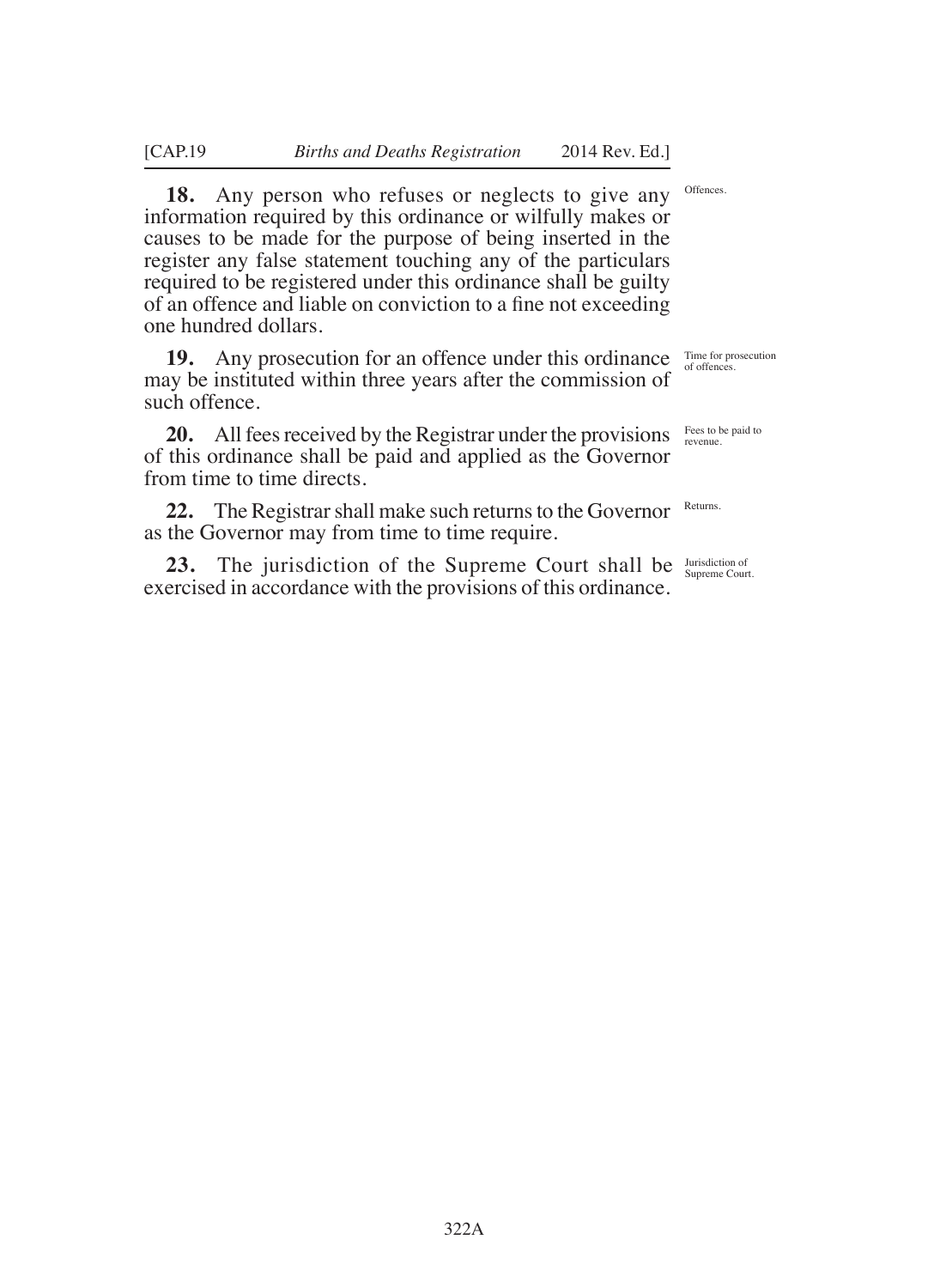## FIRST SCHEDULE

## *(Section 6)*

## FORM No.1

#### **REGISTER OF BIRTHS**

| <b>20</b>            |                     |      |        |                                                                                                                            |                                                    |                                                                                                          | Registered by                                                                                                                                       |                         |                                                                             |                           |                                               |
|----------------------|---------------------|------|--------|----------------------------------------------------------------------------------------------------------------------------|----------------------------------------------------|----------------------------------------------------------------------------------------------------------|-----------------------------------------------------------------------------------------------------------------------------------------------------|-------------------------|-----------------------------------------------------------------------------|---------------------------|-----------------------------------------------|
| <b>Birth</b><br>Date |                     |      |        |                                                                                                                            |                                                    |                                                                                                          |                                                                                                                                                     |                         |                                                                             |                           |                                               |
|                      |                     |      | Child  | Parents                                                                                                                    |                                                    |                                                                                                          |                                                                                                                                                     | Informants Registration |                                                                             |                           |                                               |
|                      |                     |      | Father |                                                                                                                            |                                                    | Mother                                                                                                   |                                                                                                                                                     |                         |                                                                             |                           |                                               |
| Σó,                  | When and where born | Name | Sex    | [Full name, full name at birth (if<br>different), and usual occupation,<br>profession, or job;]<br>$\widehat{\mathcal{L}}$ | Birthplace<br>Age; and<br>$\widehat{c}$<br>$\odot$ | Previous issue living and deceased<br>When and where married;<br>$\widehat{c}$<br>$\widehat{\mathbf{C}}$ | [Full name, full name at birth (if<br>different), and usual occupation,<br>profession, or job;<br>Age; and<br>$\widehat{\epsilon}$<br>$\widehat{c}$ | Birthplace<br>$\odot$   | Signature, description (profession,<br>etc.) and residence of<br>informants | When registered and where | Name, if added after registration of<br>birth |
|                      |                     |      |        |                                                                                                                            |                                                    |                                                                                                          |                                                                                                                                                     |                         |                                                                             |                           |                                               |

## **(Amended by Ordinance No. 2 of 2014)**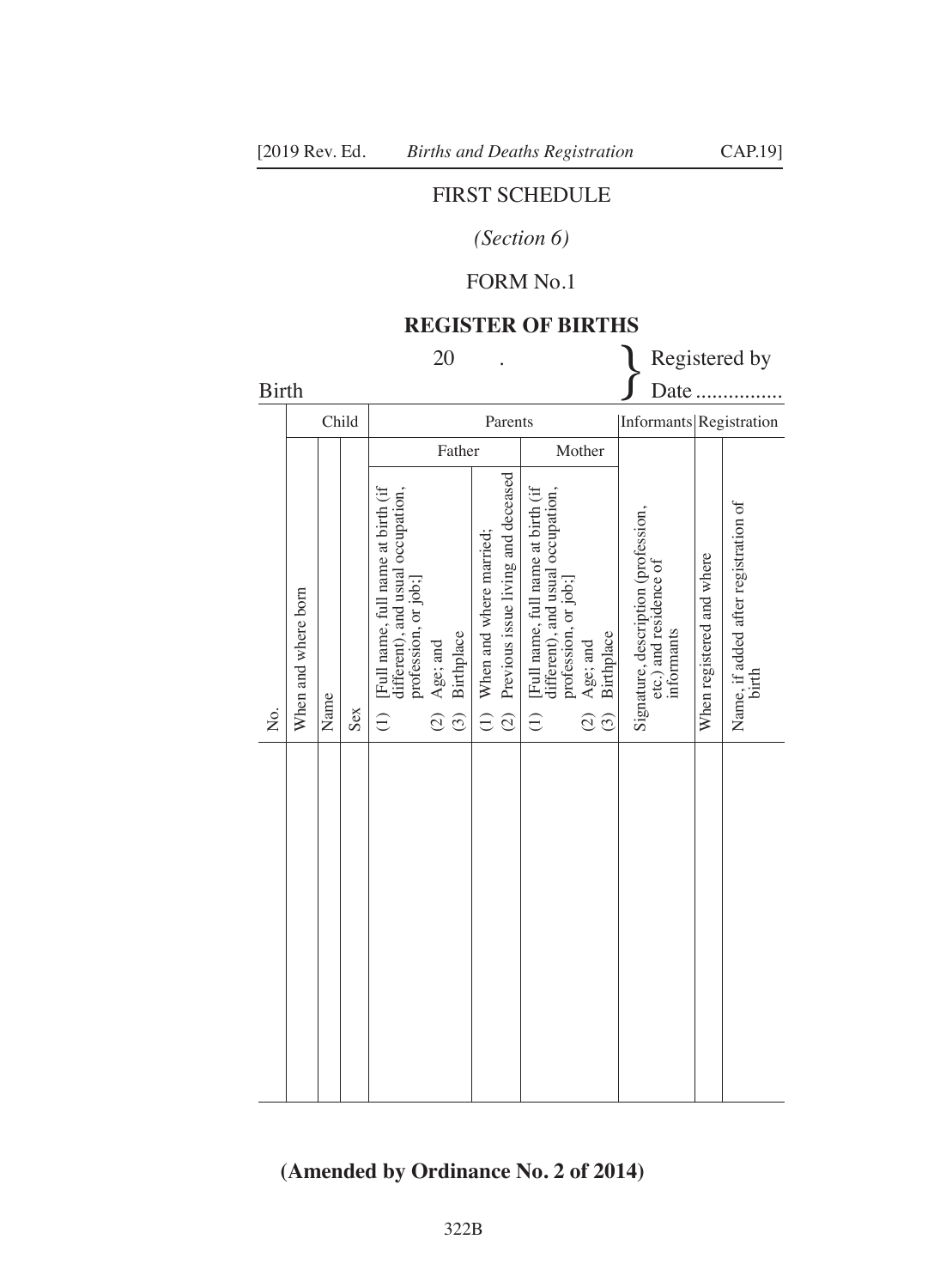## FORM No.2

# **REGISTER OF DEATH** 20 . Superior Registered by Death 20  $\left\{\n\begin{array}{c}\n\text{Resistered by} \\
\text{Data}\n\end{array}\n\right\}$

|    | Description                         |                                       |             |                                                                                                                                                                                   |                                                                                                                                                         |                                                                  | <b>Burial</b>          |                                                                   |                                        | If deceased<br>was married               |                                                  |
|----|-------------------------------------|---------------------------------------|-------------|-----------------------------------------------------------------------------------------------------------------------------------------------------------------------------------|---------------------------------------------------------------------------------------------------------------------------------------------------------|------------------------------------------------------------------|------------------------|-------------------------------------------------------------------|----------------------------------------|------------------------------------------|--------------------------------------------------|
| Σó | Date of Death and where it occurred | Name and surname, rank and profession | Sex and Age | Duration of last illness;<br>Medical attendant by whom<br>When he last saw deceased<br>Cause of death;<br>certified:<br>$\bigoplus$<br>$\widehat{\Xi}$<br>$\widehat{\mathcal{O}}$ | $(1)$ Full name and full name at birth<br>Full name and full name at birth<br>(if different), of mother]<br>(if different), of father;<br>$\widehat{c}$ | Signature, description and residence of<br>informant and witness | When buried, and where | Name and religion of Minister, or names<br>of witnesses of burial | Where born and how long in the Islands | Where;<br>At what age;<br>To whom<br>⊖ି⊙ | Issue in order of birth; their names and<br>ages |
|    |                                     |                                       |             |                                                                                                                                                                                   |                                                                                                                                                         |                                                                  |                        |                                                                   |                                        |                                          |                                                  |

## **(Amended by Ordinance No. 2 of 2014)**

## SECOND SCHEDULE

(*Sections* 9 *and* 16)

|                                   | \$5.00 |
|-----------------------------------|--------|
| Every certified copy of any entry |        |
| (including necessary search)      | \$5.00 |
|                                   | \$5.00 |